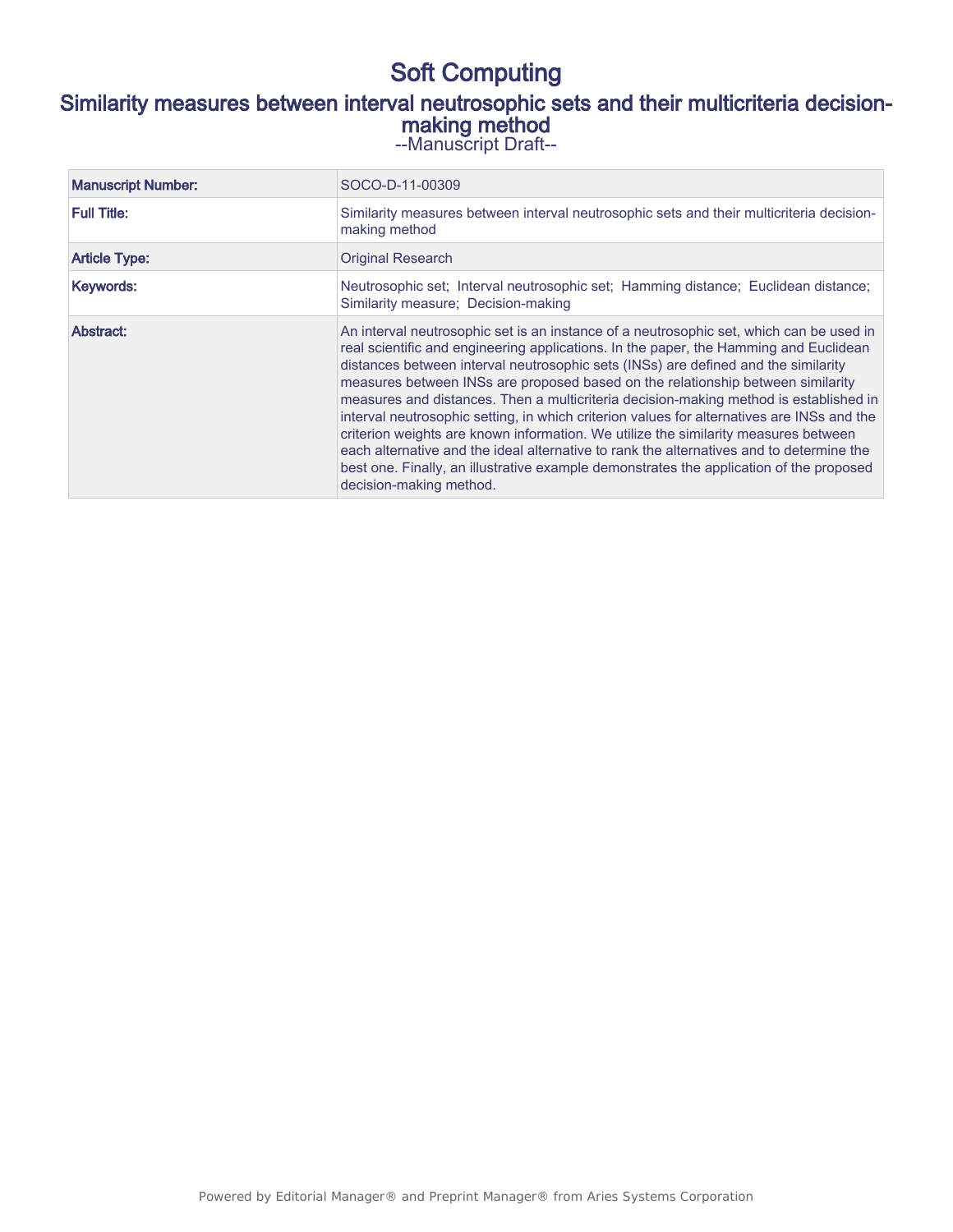# **Similarity measures between interval neutrosophic sets and their multicriteria decision-making method**

Jun Ye

Faculty of Engineering, Shaoxing University, Shaoxing, Zhejiang Province 312000, P.R. China

#### **Abstract**

An interval neutrosophic set is an instance of a neutrosophic set, which can be used in real scientific and engineering applications. In the paper, the Hamming and Euclidean distances between interval neutrosophic sets (INSs) are defined and the similarity measures between INSs are proposed based on the relationship between similarity measures and distances. Then a multicriteria decision-making method is established in interval neutrosophic setting, in which criterion values for alternatives are INSs and the criterion weights are known information. We utilize the similarity measures between each alternative and the ideal alternative to rank the alternatives and to determine the best one. Finally, an illustrative example demonstrates the application of the proposed decision-making method.

*Keywords:* Neutrosophic set; Interval neutrosophic set; Hamming distance; Euclidean distance; Similarity measure; Decision-making

-

Corresponding author.

Tel.: +86-575-88327323

*E-mail address:* yejnn@yahoo.com.cn (Jun Ye)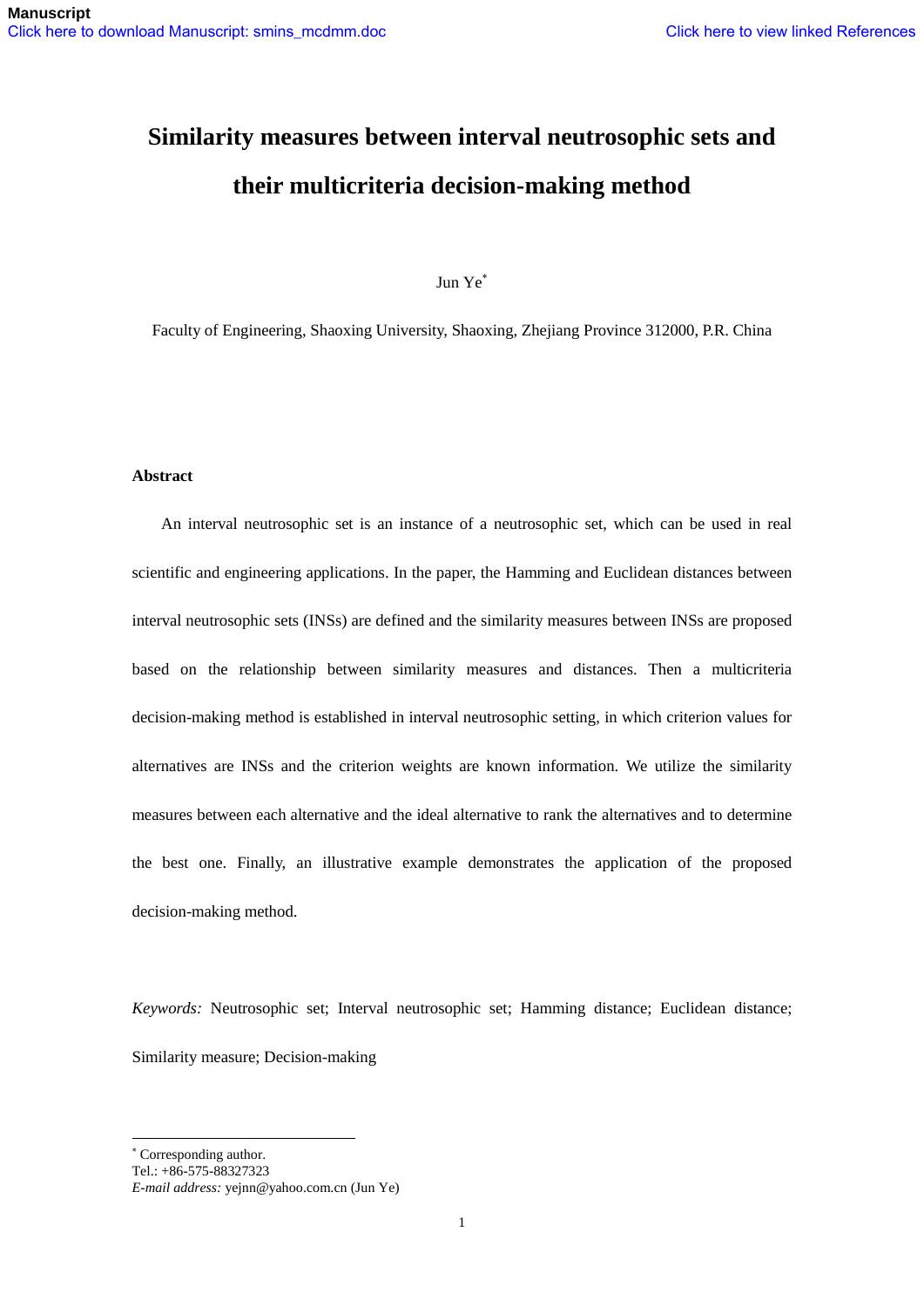#### **1. Introduction**

Neutrosophy is a branch of philosophy which studies the origin, nature and scope of neutralities, as well as their interactions with different ideational spectra (Smarandache 1999). Neutrosophic set is a powerful general formal framework which generalizes the concept of the classic set, fuzzy set (Zadeh 1965), interval valued fuzzy set (Turksen 1986), intuitionistic fuzzy set (Atanassov 1986), interval valued intuitionistic fuzzy set (Atanassov and Gargov 1989), paraconsistent set (Smarandache 1999), dialetheist set (Smarandache 1999), paradoxist set (Smarandache 1999), tautological set (Smarandache 1999). In neutrosophic set, indeterminacy is quantified explicitly and truth-membership, indeterminacy-membership, and false-membership are independent. This assumption is very important in many applications such as information fusion in which the data are combined from different sensors. Recently, neutrosophic sets had mainly been applied to image processing (Cheng and Guo, 2008; Guo and Cheng 2009).

Intuitionistic fuzzy sets and interval valued intuitionistic fuzzy sets can only handle incomplete information but not the indeterminate information and inconsistent information which exist commonly in real situations. For example, when we ask the opinion of an expert about certain statement, he or she may that the possibility that the statement is true is between 0.5 and 0.7, and the statement is false is between 0.2 and 0.4, and the degree that he or she is not sure is between 0.1 and 0.3. Here is another example, suppose there are 10 voters during a voting process. In time  $t_1$ , four vote "yes", three vote "no" and three are undecided. For neutrosophic notation, it can be expressed as  $x(0.4,0.3,0.3)$ ; in time t<sub>2</sub>, two vote "yes", three vote "no", two give up, and three are undecided,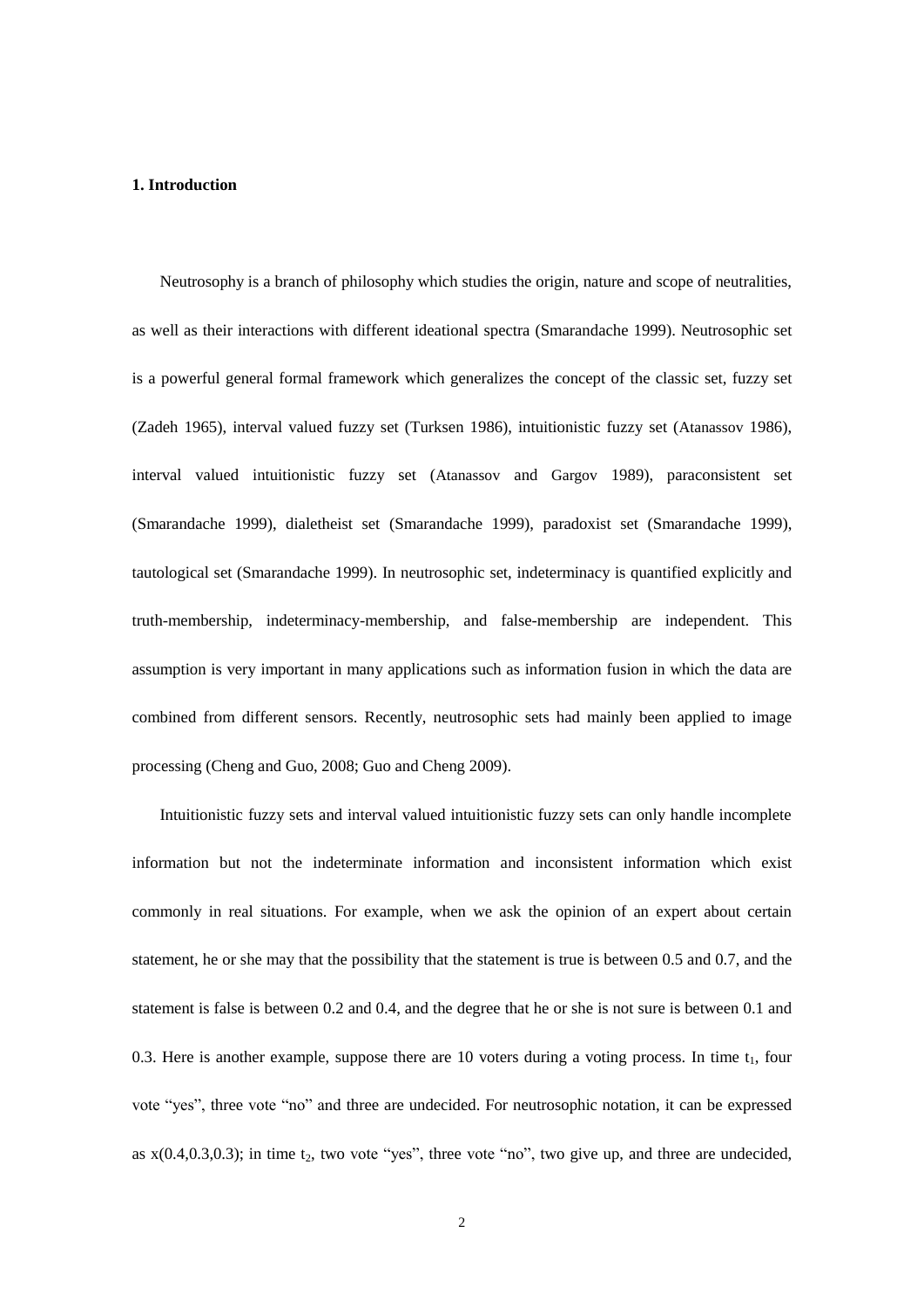then it can be expressed as  $x(0.2,0.3,0.3)$ . That is beyond the scope of the intuitionistic fuzzy set. So the notion of neutrosophic set is more general and overcomes the aforementioned issues.

The neutrosophic set generalizes the above mentioned sets from philosophical point of view. From scientific or engineering point of view, the neutrosophic set and set-theoretic operators need to be specified. Otherwise, it will be difficult to apply in the real applications (Wang et al 2005). Therefore, Wang et al (2005) proposed the set-theoretic operators on an instance of neutrosophic set called interval neutrosophic set (INS). The interval neutrosophic set can represent uncertain, imprecise, incomplete and inconsistent information which exist in real world. However, to the best of our knowledge, the existing literature does not deal with similarity measures between INSs and the decision-making problems in interval neutrosophic setting. Therefore, the Hamming and Euclidean distances between INSs are defined and the distances-based similarity measures for INSs are proposed in this paper, which can be used in real scientific and engineering applications. Thus, a multicriteria decision-making method is established based on the proposed similarity measures. Through the similarity measures between each alternative and the ideal alternative, the ranking order of all alternatives can be determined and the best one can be easily identified as well. An illustrative example demonstrates the application of the proposed decision-making method.

The rest of paper is organized as follows. Section 2 introduces the some concepts of neutrosophic sets (Smarandache 1999) and INSs (Wang et al 2005). The Hamming and Euclidean distances between INSs are defined and a similarity measure based on the Hamming distance and a similarity measure based on the Euclidean distance are proposed according to the relationship of similarity measures and distances in Section 3. A decision-making method is established in interval neutrosophic setting by means of the similarity measure between each alternative and the ideal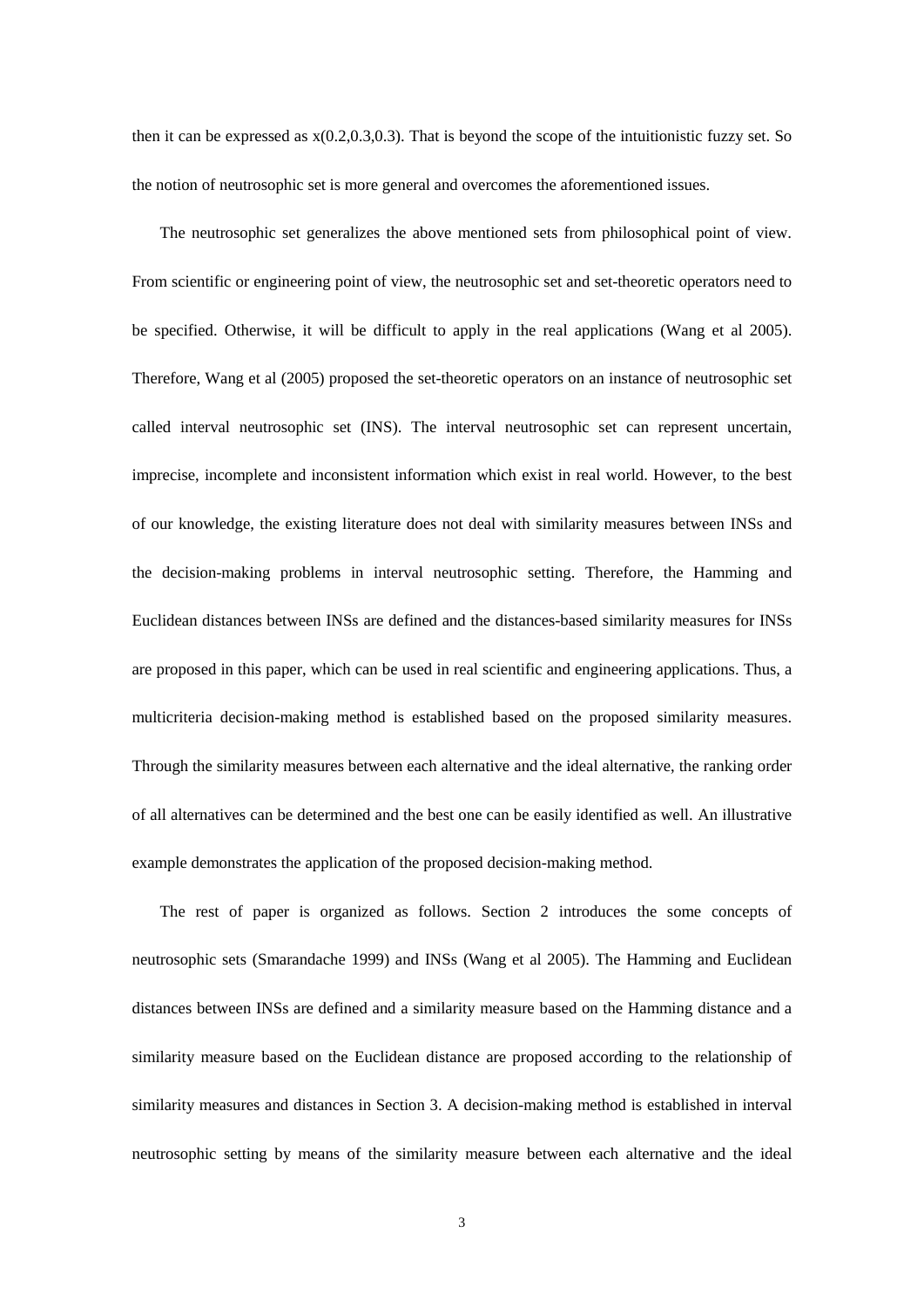alternative in Section 4. In Section 5, an illustrative example is presented to illustrate the developed approach. Finally, some final remarks of the similarity measures between INSs and the proposed decision-making method are given in Section 6.

#### **2. Some concepts of neutrosophic sets**

This section gives a brief overview of concepts of neutrosophic sets (Smarandache 1999) and interval neutrosophic sets (Wang et al 2005).

2.1. Neutrosophic sets

Neutrosophic set is a part of neutrosophy, which studies the origin, nature, and scope of neutralities, as well as their interactions with different ideational spectra (Smarandache 1999), and is a powerful general formal framework, which generalizes the above mentioned sets from philosophical point of view. The relationship of neutrosophic set and other sets is illustrated in Fig. 1 (Wang et al 2005).

Smarandache (1999) gave the following definition of a neutrosophic set.

**Definition 1** (Smarandache 1999) Let *X* be a space of points (objects), with a generic element in *X* denoted by *x*. *A* neutrosophic set *A* in *X* is characterized by a truth-membership function  $T_A(x)$ , a indeterminacy-membership function  $I_A(x)$  and a falsity-membership function  $F_A(x)$ .  $T_A(x)$ ,  $I_A(x)$  and *F<sub>A</sub>*(*x*) are real standard or nonstandard subsets of  $]0^-$ ,  $1^+$ [. That is  $T_A(x): X \to ]0^-$ ,  $1^+$ [,  $I_A(x): X \to ]0^-$ , 1<sup>+</sup>[, and  $F_A(x)$ : *X* → ]0<sup>−</sup>, 1<sup>+</sup>[.

There is no restriction on the sum of  $T_A(x)$ ,  $I_A(x)$  and  $F_A(x)$ , so  $0^- \leq \sup T_A(x) + \sup I_A(x) +$  $\sup F_A(x) \leq 3^+$ .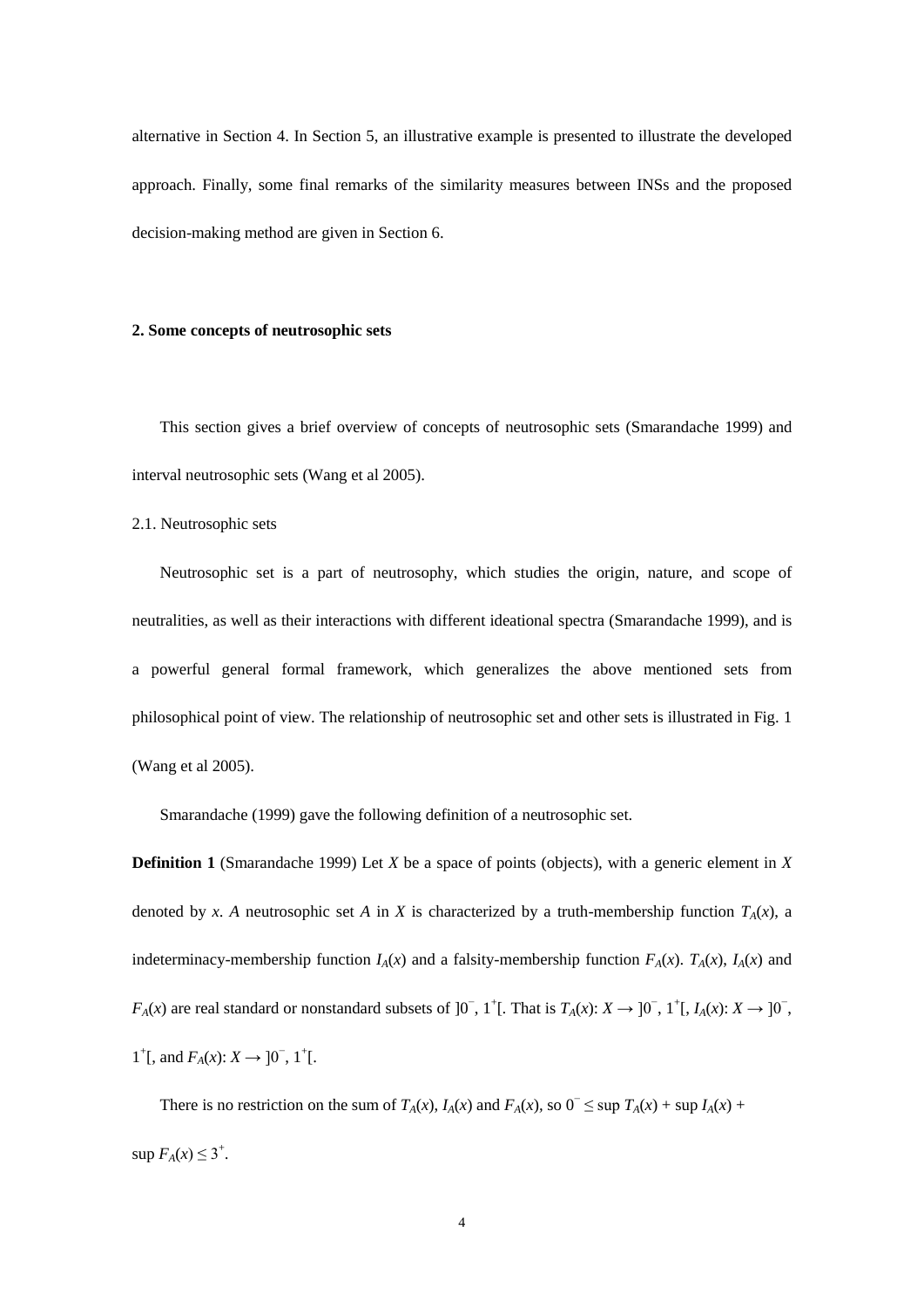**Definition 2** (Smarandache 1999) The complement of a neutrosophic set *A* is denoted by  $A<sup>c</sup>$  and is defined as  $T_A^c(x) = \{1^+\} \oplus T_A(x)$ ,  $I_A^c(x) = \{1 + \} \oplus I_A(x)$ , and  $F_A^c(x) = \{1 + \} \oplus F_A(x)$  for every x in X. **Definition 3** (Smarandache 1999) A neutrosophic set *A* is contained in the other neutrosophic set *B*,  $A \subseteq B$  if and only if inf  $T_A(x) \le \inf T_B(x)$ , sup  $T_A(x) \le \sup T_B(x)$ , inf  $I_A(x) \ge \inf I_B(x)$ , sup  $I_A(x) \ge \sup$  $I_B(x)$ , inf  $F_A(x) \ge \inf F_B(x)$ , and sup  $F_A(x) \ge \sup F_B(x)$  for every *x* in *X*.



Fig. 1. Relationship of neutrosophic set and other sets

2.2. Interval neutrosophic sets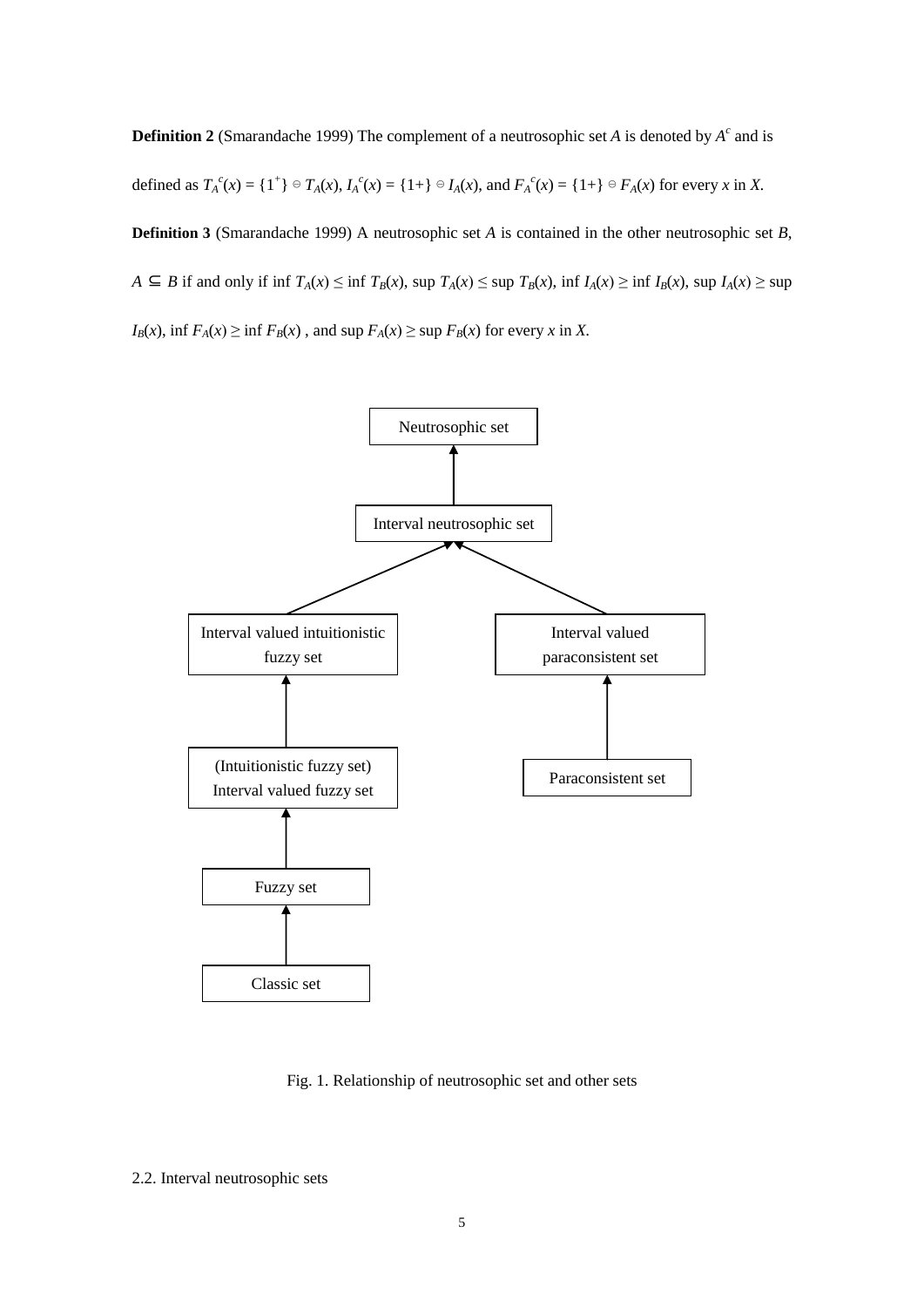An INS is an instance of a neutrosophic set, which can be used in real scientific and engineering applications. In the following, we introduce the definition of an INS (Wang et al. 2005).

**Definition 4** (Wang et al 2005) Let *X* be a space of points (objects) with generic elements in *X* denoted by *x*. An INS *A* in *X* is characterized by a truth-membership function  $T_A(x)$ , an indeterminacy-membership function  $I_A(x)$ , and a falsity-membership function  $F_A(x)$ . For each point *x* in *X*, we have that  $T_A(x)$ ,  $I_A(x)$ ,  $F_A(x) \subseteq [0, 1]$ .

We call it "interval" because it is the subclass of a neutrosophic set, that is, we only consider the subunitary interval of [0, 1]. Therefore, All INSs are clearly neutrosophic sets*.*

An INS in  $R^1$  is illustrated in Fig. 2 (Wang et al 2005).



Fig. 2. Illustration of an INS in  $R<sup>1</sup>$ 

**Definition 5** (Wang et al 2005) An INS *A* is empty if and only if its inf  $T_A(x) = \sup T_A(x) = 0$ , inf  $I_A(x)$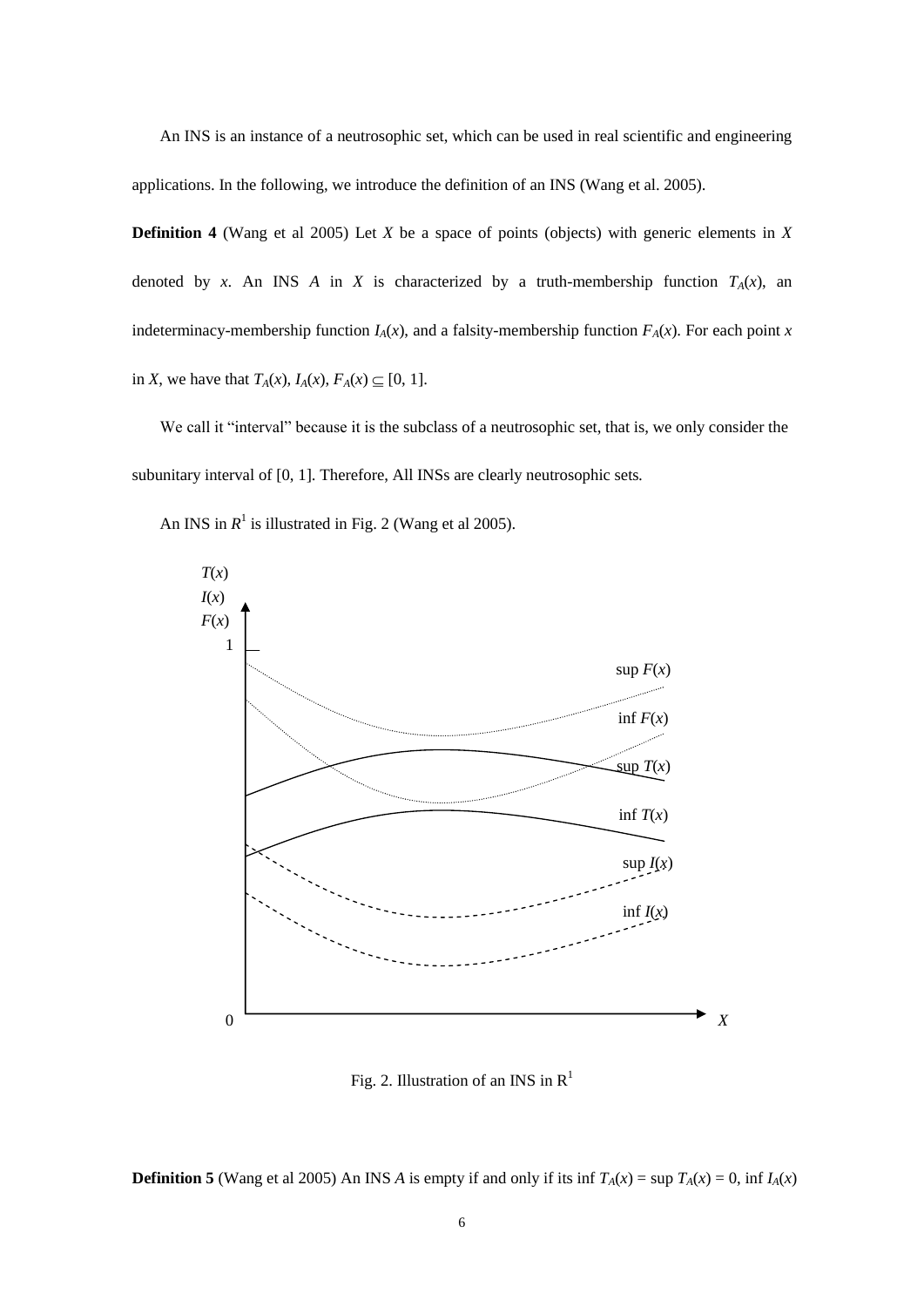$=$  sup *I*<sub>*A*</sub>(*x*) = 1, and inf *F*<sub>*A*</sub>(*x*) = sup *F*<sub>*A*</sub>(*x*) = 0 for any *x* in *X*.

**Definition 6** (Wang et al 2005) The complement of an INS *A* is denoted by  $A^c$  and is defined as  $T_A^c(x)$ 

 $= F_A(x)$ , inf  $I_A^c(x) = 1 - \sup I_A(x)$ ,  $\sup I_A^c(x) = 1 - \inf I_A(x)$ ,  $F_A^c(x) = T_A(x)$  for any x in X.

Let <u>0</u> = <0, 1, 1> and <u>1</u> = <1, 0, 0>. Then, <u>0</u><sup>c</sup> = <1, 0, 0> and <u>1</u><sup>c</sup> = <0, 1, 1>.

**Definition 7** (Wang et al 2005) An interval neutrosophic set *A* is contained in the other INS *B*,  $A \subseteq$ B, if and only if inf  $T_A(x) \le \inf T_B(x)$ , sup  $T_A(x) \le \sup T_B(x)$ , inf  $I_A(x) \ge \inf I_B(x)$ , sup  $I_A(x) \ge \sup I_B(x)$ , inf *F*<sup>*A*</sup>(*x*) ≥ inf *F*<sup>*B*</sup>(*x*) , and sup *F*<sup>*A*</sup>(*x*) ≥ sup *F*<sup>*B*</sup>(*x*) for any *x* in *X*.

**Definition 8** (Wang et al 2005) Two INSs *A* and *B* are equal, written as  $A = B$ , if and only if  $A \subseteq B$ and  $B \subseteq A$ .

#### **3. Similarity measures between INSs**

In this section, we present the definitions of the Hamming and Euclidean distances between INSs and the similarity measures between INSs based on the distances, which can be used in real scientific and engineering applications.

For convenience, two INSs *A* and *B* in  $X = \{x_1, x_2,..., x_n\}$  are denoted by  $A = \langle (x_i, T_A(x_i), I_A(x_i), F_A(x_i)) | x_i \in X \rangle$  and  $B = \langle (x_i, T_B(x_i), I_B(x_i), F_B(x_i)) | x_i \in X \rangle$ , where  $T_A(x_i), T_A(x_i),$ 

 $F_A(x_i) \subseteq [0, 1]$  for every  $x_i \in X$ . Then we define the following distances for *A* and *B*.

(i) The Hamming distance:

$$
d_1(A, B) = \frac{1}{6} \sum_{i=1}^n \left[ \inf T_A(x_i) - \inf T_B(x_i) \right] + \left| \sup T_A(x_i) - \sup T_B(x_i) \right| + \left| \inf I_A(x_i) - \inf T_B(x_i) \right| + \left| \sup I_A(x_i) - \sup T_B(x_i) \right| + \left| \sup T_A(x_i) - \sup T_B(x_i) \right| + \left| \sup F_A(x_i) - \inf T_B(x_i) \right| \tag{1}
$$

(ii) The normalized Hamming distance: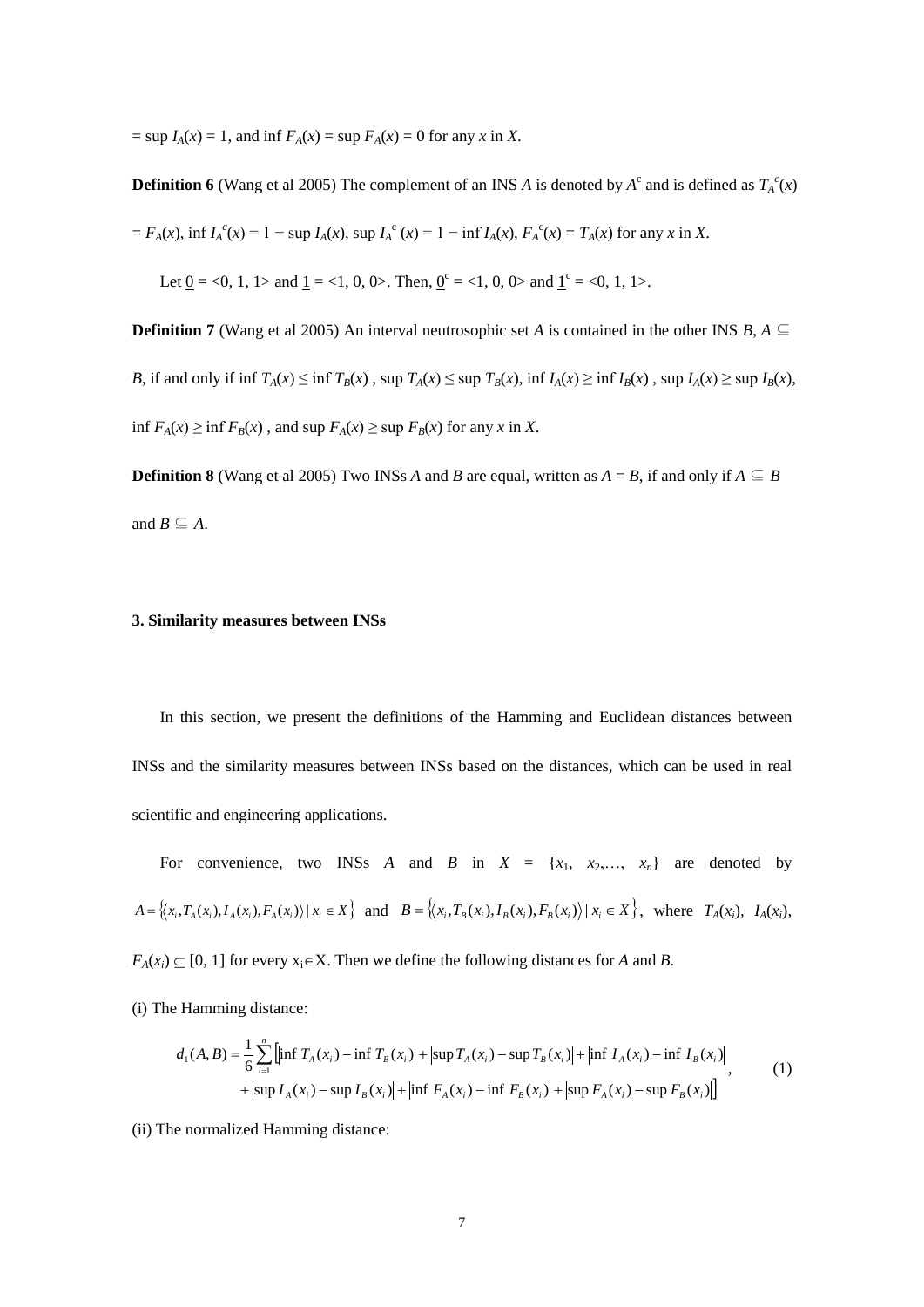$$
d_2(A, B) = \frac{1}{6n} \sum_{i=1}^n \left[ \inf T_A(x_i) - \inf T_B(x_i) \right] + \left| \sup T_A(x_i) - \sup T_B(x_i) \right| + \left| \inf I_A(x_i) - \inf I_B(x_i) \right| + \left| \sup I_A(x_i) - \sup I_B(x_i) \right| + \left| \sup I_A(x_i) - \sup I_B(x_i) \right| + \left| \inf F_A(x_i) - \inf F_B(x_i) \right| + \left| \sup F_A(x_i) - \sup F_B(x_i) \right| \right]
$$
(2)

(iii) The Euclidean distance:

$$
d_3(A, B) = \left\{ \frac{1}{6} \sum_{i=1}^n \left[ (\inf T_A(x_i) - \inf T_B(x_i))^2 + (\sup T_A(x_i) - \sup T_B(x_i))^2 + (\inf I_A(x_i) - \inf I_B(x_i))^2 \right] \right\}
$$
  
+ 
$$
(\sup I_A(x_i) - \sup I_B(x_i))^2 + (\inf F_A(x_i) - \inf F_B(x_i))^2 + (\sup F_A(x_i) - \sup F_B(x_i))^2 \right\}^{1/2}
$$
 (3)

(IV) The normalized Euclidean distance:

$$
d_4(A, B) = \left\{ \frac{1}{6n} \sum_{i=1}^n \left[ (\inf T_A(x_i) - \inf T_B(x_i))^2 + (\sup T_A(x_i) - \sup T_B(x_i))^2 + (\inf I_A(x_i) - \inf I_B(x_i))^2 \right] \right\} + (4)
$$
  
+ 
$$
(\sup I_A(x_i) - \sup I_B(x_i))^2 + (\inf F_A(x_i) - \inf F_B(x_i))^2 + (\sup F_A(x_i) - \sup F_B(x_i))^2 \right\}^{1/2}
$$

**Proposition 1** The above defined distance  $d_k(A, B)$  ( $k = 1, 2, 3, 4$ ) between INSs *A* and *B* satisfies the

following properties (D1-D4):

$$
(D1) dk(A, B) \geq 0;
$$

(D2)  $d_k(A, B) = 0$  if and only if  $A = B$ ;

(D3) 
$$
d_k(A, B) = d_k(B, A);
$$

(D4) If  $A \subseteq B \subseteq C$ , C is an INS in X, then  $d_k(A, C) \ge d_k(A, B)$  and  $d_k(A, C) \ge d_k(B, C)$ .

**Proof** It is easy to see that  $d_k(A, B)$  ( $k = 1, 2, 3, 4$ ) satisfies the properties (D1)–(D3). Therefore, we only prove (D4). Let  $A \subseteq B \subseteq C$ , then, inf  $T_A(x_i) \le \inf T_B(x_i) \le \inf T_C(x_i)$ , sup  $T_A(x_i) \le \sup T_B(x_i) \le \sup$  $T_C(x_i)$ , inf  $I_A(x_i) \ge \inf I_B(x_i) \ge \inf I_C(x_i)$ , sup  $I_A(x_i) \ge \sup I_B(x_i) \ge \sup I_C(x_i)$ , inf  $F_A(x_i) \ge \inf F_B(x_i) \ge \inf F_B(x_i)$  $F_C(x_i)$ , and sup  $F_A(x_i) \ge \sup F_B(x_i) \ge \sup F_C(x_i)$  for every  $x_i \in X$ . For  $p = 1, 2$ , we have  $\inf T_A(x_i) - \inf T_B(x_i)\big|^p \leq \left|\inf T_A(x_i) - \inf T_C(x_i)\right|^p, \ \left|\sup T_A(x_i) - \sup T_B(x_i)\right|^p \leq \left|\sup T_A(x_i) - \sup T_C(x_i)\right|^p,$  $\inf T_B(x_i) - \inf T_C(x_i)^p \le \left| \inf T_A(x_i) - \inf T_C(x_i) \right|^p$ ,  $\left| \sup T_B(x_i) - \sup T_C(x_i) \right|^p \le \left| \sup T_A(x_i) - \sup T_C(x_i) \right|^p$ ,  $\inf I_A(x_i) - \inf I_B(x_i)|^p \leq \inf I_A(x_i) - \inf I_C(x_i)|^p$ ,  $\left| \sup I_A(x_i) - \sup I_B(x_i) \right|^p \leq \left| \sup I_A(x_i) - \sup I_C(x_i) \right|^p$ ,  $\inf I_B(x_i) - \inf I_C(x_i) \Big|^p \le \inf I_A(x_i) - \inf I_C(x_i) \Big|^p$ ,  $\left| \sup I_B(x_i) - \sup I_C(x_i) \right|^p \le \left| \sup I_A(x_i) - \sup I_C(x_i) \right|^p$ ,  $\inf F_A(x_i) - \inf F_B(x_i) \big|^p \leq \inf F_A(x_i) - \inf F_C(x_i) \big|^p$ ,  $\sup F_A(x_i) - \sup F_B(x_i) \big|^p \leq \sup F_A(x_i) - \sup F_C(x_i) \big|^p$ ,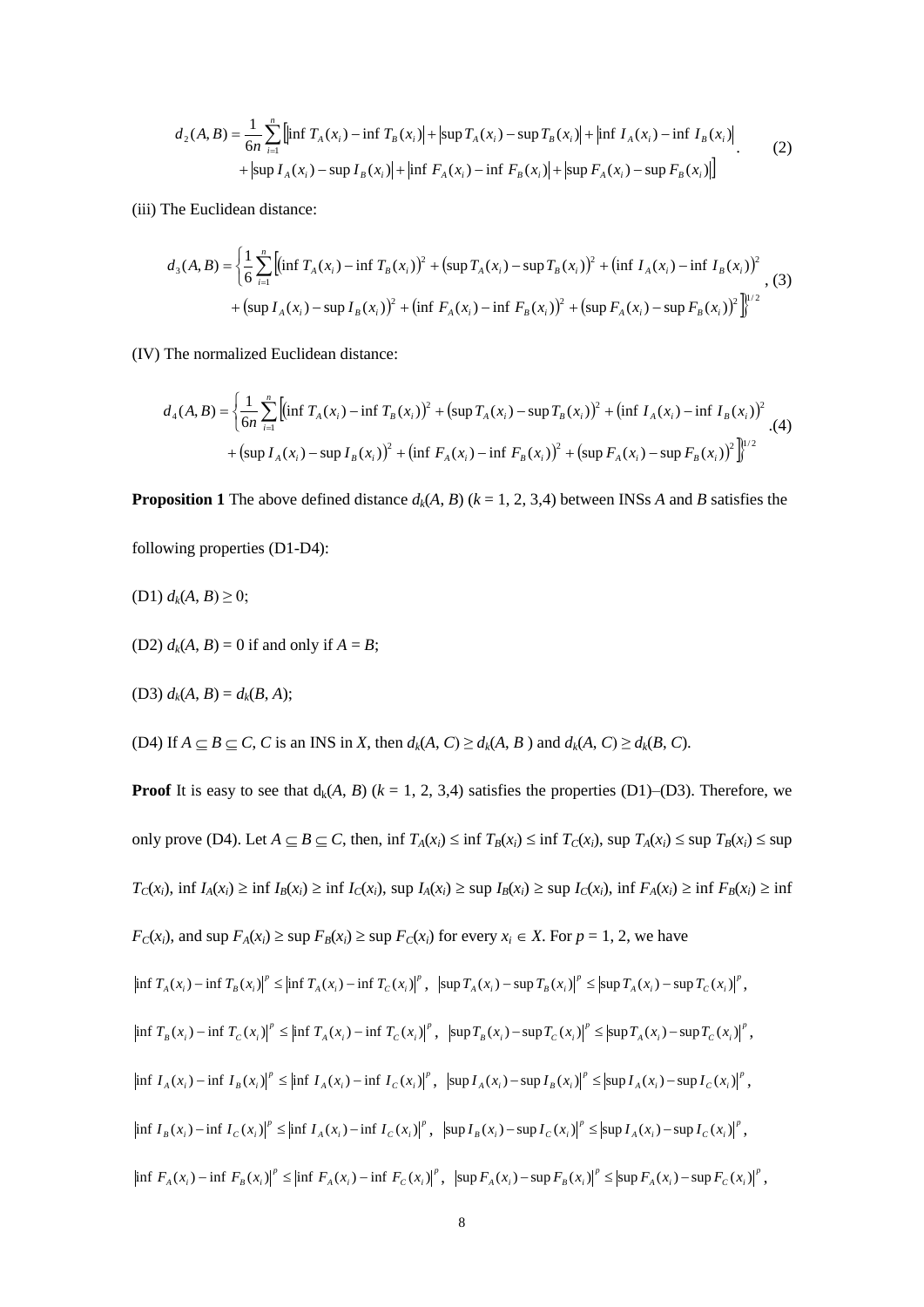$$
\left|\inf F_B(x_i) - \inf F_C(x_i)\right|^p \le \left|\inf F_A(x_i) - \inf F_C(x_i)\right|^p, \ \left|\sup F_B(x_i) - \sup F_C(x_i)\right|^p \le \left|\sup F_A(x_i) - \sup F_C(x_i)\right|^p.
$$

Hence

$$
\left|\inf T_A(x_i) - \inf T_B(x_i)\right|^p + \left|\sup T_A(x_i) - \sup T_B(x_i)\right|^p + \left|\inf T_A(x_i) - \inf T_B(x_i)\right|^p + \left|\sup T_A(x_i) - \sup T_B(x_i)\right|^p
$$
  
+ 
$$
\left|\inf F_A(x_i) - \inf F_B(x_i)\right|^p + \left|\sup F_A(x_i) - \sup F_B(x_i)\right|^p \le \left|\inf T_A(x_i) - \inf T_C(x_i)\right|^p + \left|\sup T_A(x_i) - \sup T_C(x_i)\right|^p
$$
  
+ 
$$
\left|\inf T_A(x_i) - \inf T_C(x_i)\right|^p + \left|\sup T_A(x_i) - \sup T_C(x_i)\right|^p + \left|\inf F_A(x_i) - \inf F_C(x_i)\right|^p + \left|\sup F_A(x_i) - \sup F_C(x_i)\right|^p
$$
  

$$
\left|\inf T_B(x_i) - \inf T_C(x_i)\right|^p + \left|\sup T_B(x_i) - \sup T_C(x_i)\right|^p + \left|\inf T_B(x_i) - \inf T_C(x_i)\right|^p + \left|\sup T_B(x_i) - \sup T_C(x_i)\right|^p
$$
  
+ 
$$
\left|\inf F_B(x_i) - \inf F_C(x_i)\right|^p + \left|\sup F_B(x_i) - \sup F_C(x_i)\right|^p \le \left|\inf T_A(x_i) - \inf T_C(x_i)\right|^p + \left|\sup T_A(x_i) - \sup T_C(x_i)\right|^p
$$
  
+ 
$$
\left|\inf T_A(x_i) - \inf T_C(x_i)\right|^p + \left|\sup T_A(x_i) - \sup T_C(x_i)\right|^p + \left|\inf F_A(x_i) - \inf F_C(x_i)\right|^p + \left|\sup F_A(x_i) - \sup F_C(x_i)\right|^p
$$

Combining the above inequalities with the above defined distance formulas (1)-(4), we can

obtain that

 $d_k(A, B) \le d_k(A, C)$  and  $d_k(B, C) \le d_k(A, C)$  for  $k = 1, 2, 3, 4$ .

Thus the property (D4) is obtained.  $\square$ 

However, the differences of importance are considered in the elements in the universe. Therefore, we need to take the weights of the elements  $x_i$  ( $i = 1, 2,..., n$ ) into account. In the following, we develop some weighted distance measures between INSs.

Let  $w = \{w_1, w_2, \ldots, w_n\}$  is the weight vector of the elements  $x_i$  ( $i = 1, 2, \ldots, n$ ), then we have the

following the weighted Hamming distance and the weighted Euclidean distance:

$$
d_{5}(A, B) = \frac{1}{6} \sum_{i=1}^{n} w_{i} \left[ \inf T_{A}(x_{i}) - \inf T_{B}(x_{i}) \right] + \left| \sup T_{A}(x_{i}) - \sup T_{B}(x_{i}) \right| + \left| \inf T_{A}(x_{i}) - \inf T_{B}(x_{i}) \right|,
$$
  
\n
$$
+ \left| \sup I_{A}(x_{i}) - \sup I_{B}(x_{i}) \right| + \left| \inf F_{A}(x_{i}) - \inf F_{B}(x_{i}) \right| + \left| \sup F_{A}(x_{i}) - \sup F_{B}(x_{i}) \right| \right],
$$
  
\n(5)  
\n
$$
d_{6}(A, B) = \left\{ \frac{1}{6} \sum_{i=1}^{n} w_{i} \left[ \left( \inf T_{A}(x_{i}) - \inf T_{B}(x_{i}) \right)^{2} + \left( \sup T_{A}(x_{i}) - \sup T_{B}(x_{i}) \right)^{2} + \left( \inf T_{A}(x_{i}) - \inf T_{B}(x_{i}) \right)^{2} \right] + \left( \sup I_{A}(x_{i}) - \inf T_{B}(x_{i}) \right)^{2} \right\}.
$$
  
\n(6)  
\n
$$
+ \left( \sup I_{A}(x_{i}) - \sup I_{B}(x_{i}) \right)^{2} + \left( \inf F_{A}(x_{i}) - \inf F_{B}(x_{i}) \right)^{2} + \left( \sup F_{A}(x_{i}) - \sup F_{B}(x_{i}) \right)^{2} \right\}^{1/2}
$$

If  $w = \{1/n, 1/n, \ldots, 1/n\}$ , then Eqs. (5) and (6) are reduced to the normalized Hamming distance

Eq. (2) and the normalized Euclidean distance Eq. (4), respectively.

It is easy to check that the weighted distance  $d_k(A, B)$  ( $k = 5, 6$ ) between INSs *A* and *B* also satisfy the above properties (D1-D4).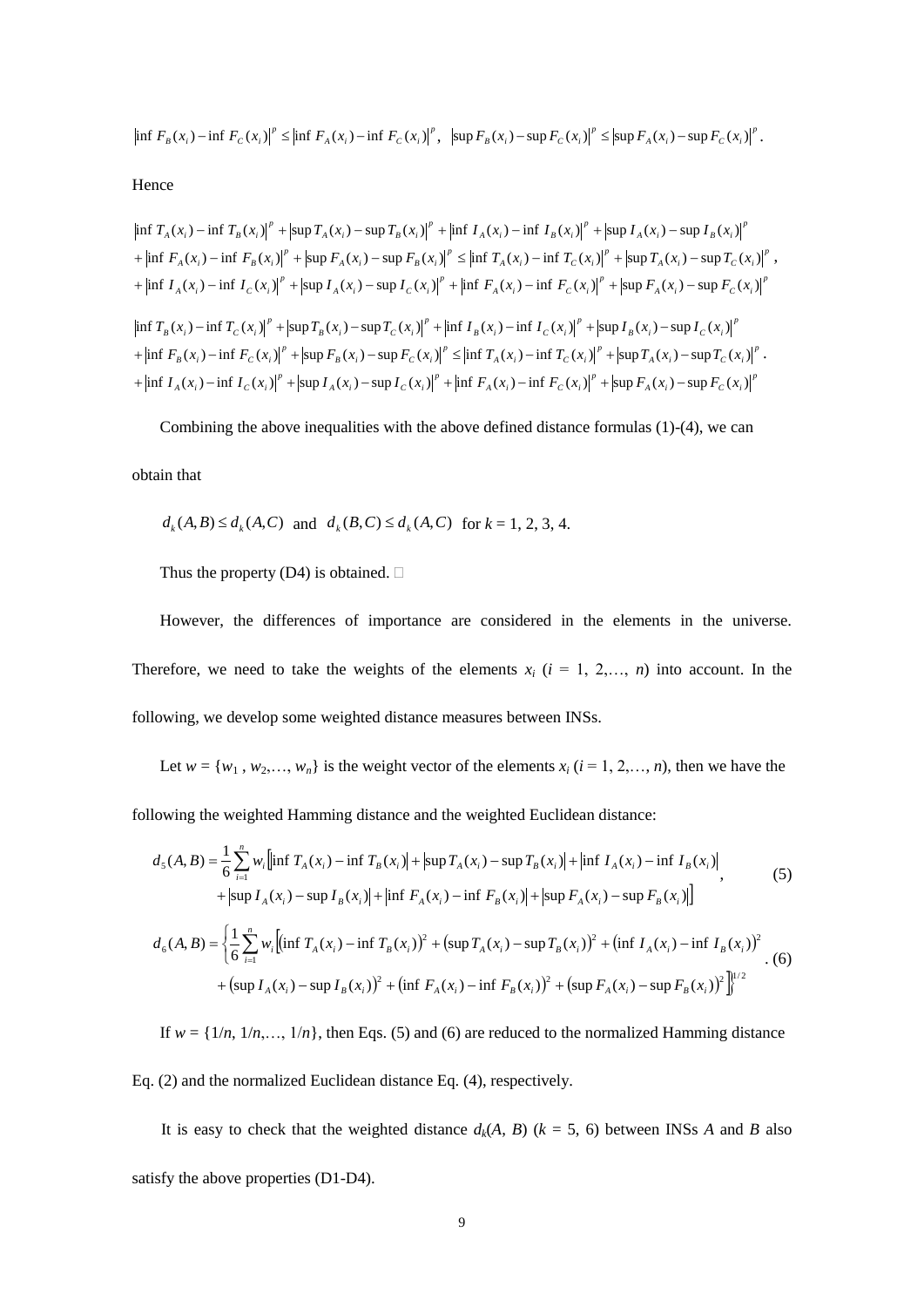It is well known that similarity measures can be generated from distance measures. Therefore, we may use the proposed distance measures to define similarity measures. Based on the relationship of similarity measures and distance measures, we can define some similarity measures between INSs *A* and *B* as follows:

$$
S_{1}(A, B) = 1 - \frac{1}{6} \sum_{i=1}^{n} w_{i} \left[ \inf T_{A}(x_{i}) - \inf T_{B}(x_{i}) \right] + \left| \sup T_{A}(x_{i}) - \sup T_{B}(x_{i}) \right| + \left| \inf I_{A}(x_{i}) - \inf I_{B}(x_{i}) \right|
$$
  
+ 
$$
\left| \sup I_{A}(x_{i}) - \sup I_{B}(x_{i}) \right| + \left| \inf F_{A}(x_{i}) - \inf F_{B}(x_{i}) \right| + \left| \sup F_{A}(x_{i}) - \sup F_{B}(x_{i}) \right| \right]
$$
  

$$
S_{2}(A, B) = 1 - \left\{ \frac{1}{6} \sum_{i=1}^{n} w_{i} \left[ \left( \inf T_{A}(x_{i}) - \inf T_{B}(x_{i}) \right)^{2} + \left( \sup T_{A}(x_{i}) - \sup T_{B}(x_{i}) \right)^{2} + \left( \inf I_{A}(x_{i}) - \inf T_{B}(x_{i}) \right)^{2} \right] \right\}
$$
  
+ 
$$
\left( \sup I_{A}(x_{i}) - \sup I_{B}(x_{i}) \right)^{2} + \left( \inf F_{A}(x_{i}) - \inf F_{B}(x_{i}) \right)^{2} + \left( \sup F_{A}(x_{i}) - \sup F_{B}(x_{i}) \right)^{2} \right\}^{1/2}
$$
  
(8)

According to the above distance properties (D1-D4), it is easy to check that the similarity measure  $S_k(A, B)$  ( $k = 1, 2$ ) has the following properties (P1-P4):

- $(P1)$   $0 \le S_k(A, B) \le 1$ ;
- (P2)  $S_k(A, B) = 1$  if and only if  $A = B$ ;
- (P3)  $S_k(A, B) = S_k(B, A);$
- (P4) If  $A \subseteq B \subseteq C$ , C is an INS in X, then  $S_k(A, C) \leq S_k(A, B)$  and  $S_k(A, C) \leq S_k(B, C)$ .

It is clear that the larger the value of  $S_k(A, B)$  ( $k = 1, 2$ ), the more the similarity between INSs *A* and *B*.

#### **4. Decision-making method based on the similarity measures**

In this section, we present a handling method for the multicriteria decision-making problem in interval neutrosophic setting by means of the similarity measures between INSs.

Let  $A = \{A_1, A_2, \ldots, A_m\}$  be a set of alternatives and let  $C = \{C_1, C_2, \ldots, C_n\}$  be a set of criteria.

Assume that the weight of the criterion  $C_j$  ( $j = 1, 2, \ldots, n$ ), entered by the decision-maker, is  $w_j$ ,  $w_j \in$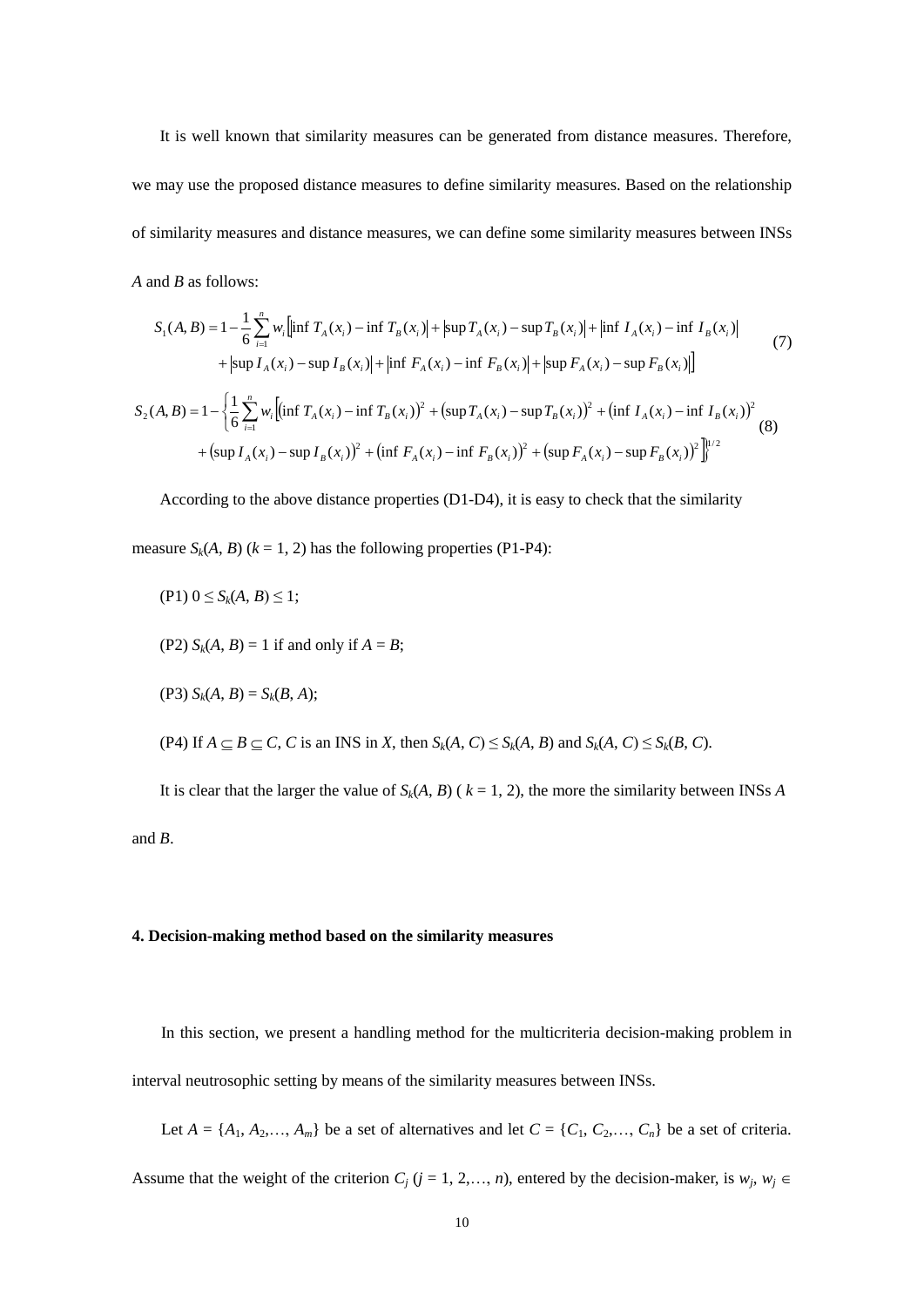[0, 1] and  $\sum_{j=1}^{n} x_j = 1$ *n*  $j_{j=1}^{n}$  *x*<sub>*j*</sub> = 1. In this case, the characteristic of the alternative *A<sub>i</sub>* (*i* = 1, 2,…, *m*) is represented by the following INS:

$$
A_i = \{ \langle C_j, T_{A_i}(C_j), I_{A_i}(C_j), F_{A_i}(C_j) \rangle \mid C_j \in C \}
$$
  
=  $\{ \langle C_j, [\inf T_{A_i}(C_j), \sup T_{A_i}(C_j)], [\inf I_{A_i}(C_j), \sup I_{A_i}(C_j)], [\inf F_{A_i}(C_j), \sup F_{A_i}(C_j)] \} \mid C_j \in C \}$ 

where

$$
T_{A_i}(C_j) = [\inf T_{A_i}(C_j), \sup T_{A_i}(C_j)]
$$
,  $I_{A_i}(C_j) = [\inf I_{A_i}(C_j), \sup I_{A_i}(C_j)]$ ,  $F_{A_i}(C_j) = [\inf F_{A_i}(C_j), \sup F_{A_i}(C_j)] \subseteq$   
\n[0, 1],  $0 \le \sup T_{A_i}(C_j) + \sup I_{A_i}(C_j) + \sup F_{A_i}(C_j) \le 3$ ,  $j = 1, 2, ..., n$ , and  $i = 1, 2, ..., m$ . An INS, which  
\nis the pair of intervals  $T_{A_i}(C_j) = [\inf T_{A_i}(C_j), \sup T_{A_i}(C_j)]$ ,  $I_{A_i}(C_j) = [\inf I_{A_i}(C_j), \sup I_{A_i}(C_j)]$ ,  
\n $F_{A_i}(C_j) = [\inf F_{A_i}(C_j), \sup F_{A_i}(C_j)]$  for  $C_j \in C$ , is denoted by  $\alpha_{ij} = ([a_{ij}, b_{ij}], [c_{ij}, d_{ij}], [e_{ij}, f_{ij}])$  for  
\nconvenience. Here, an INS is usually derived from the evaluation of an alternative  $A_i$  with respect to  
\na criterion  $C_j$  by means of a score law and data processing in practice. Therefore, we can elicit a  
\ninterval neutrosophic decision matrix  $D = (\alpha_{ij})_{m \times n}$ .

In multicriteria decision making environments, the concept of ideal point has been used to help identify the best alternative in the decision set. Although the ideal alternative does not exist in real world, it does provide a useful theoretical construct against which to evaluate alternatives.

Generally, the evaluation criteria can be categorized into two kinds, benefit criteria and cost criteria. Let *H* be a collection of benefit criteria and *L* be a collection of cost criteria. Then we define an ideal INS for a benefit criterion in the ideal alternative  $A^*$ as , , , , , 1,1,0,0,0,0 \* \* \* \* \* \* \* *j a<sup>j</sup> b<sup>j</sup> c<sup>j</sup> d <sup>j</sup> ej f j* for *j H*; while for a cost criterion, we define an ideal INS in the ideal alternative  $A^*$  as  $\alpha_j^* = (\alpha_j^*, b_j^* | c_j^*, d_j^* | e_j^*, f_j^*) = (\alpha_j, 0, 1, 1, 1, 1)$  for  $j \in L$ .

Thus, by applying Eqs. (7) and (8) two similarity measures between an alternative  $A_i$  and the ideal alternative  $A^*$  represented by the INSs are defined as follows: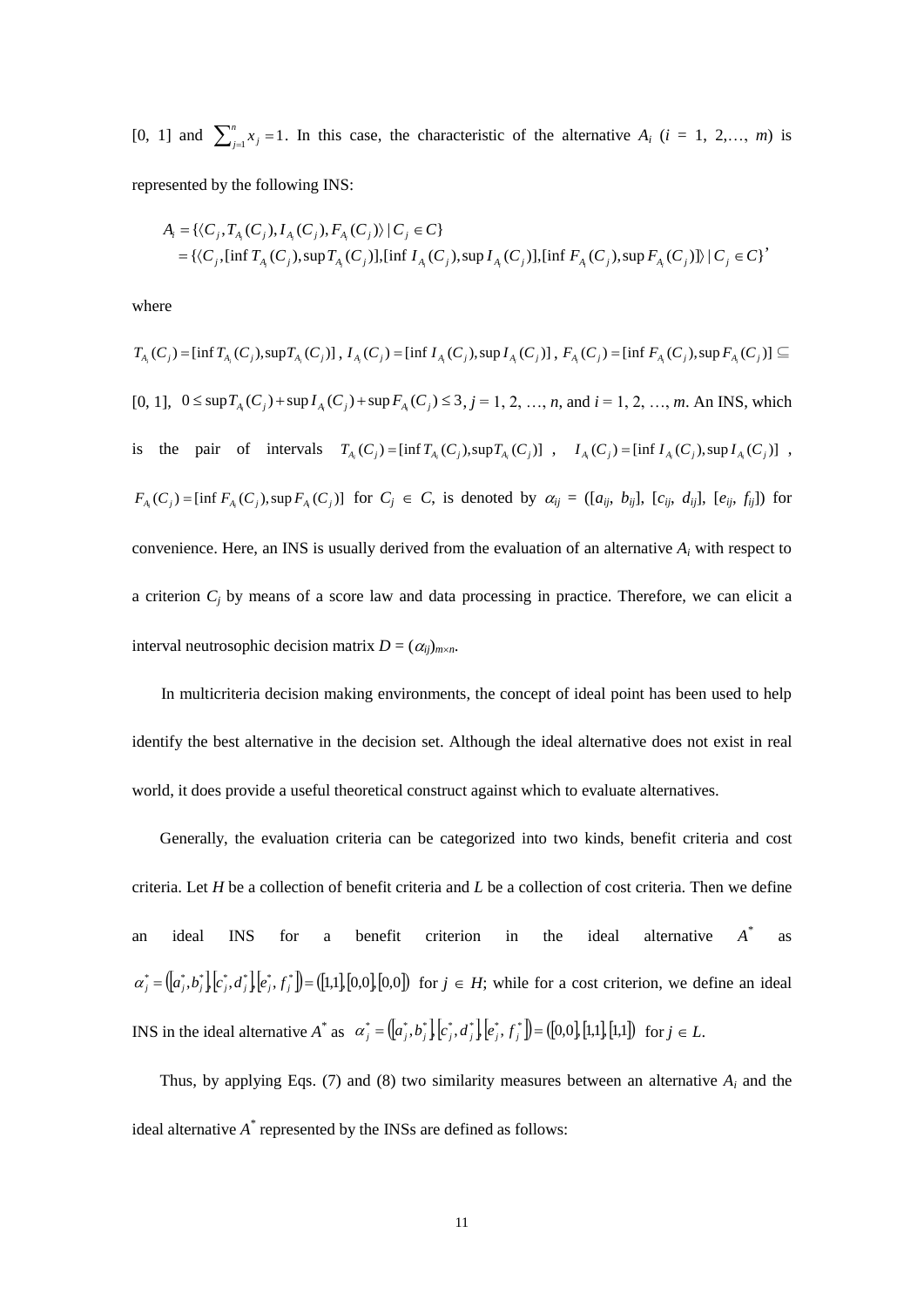$$
S_1(A^*, A_i) = 1 - \frac{1}{6} \sum_{j=1}^n w_j \Big[ a_j^* - a_{ij} \Big| + \Big| b_j^* - b_{ij} \Big| + \Big| c_j^* - c_{ij} \Big| + \Big| d_j^* - d_{ij} \Big| + \Big| e_j^* - e_{ij} \Big| + \Big| f_j^* - f_{ij} \Big| \Big],
$$
\n(9)

$$
S_2(A^*, A_i) = 1 - \left\{ \frac{1}{6} \sum_{j=1}^n w_j \left[ \left( a_j^* - a_{ij} \right)^2 + \left( b_j^* - b_{ij} \right)^2 + \left( c_j^* - c_{ij} \right)^2 + \left( d_j^* - d_{ij} \right)^2 + \left( e_j^* - e_{ij} \right)^2 + \left( f_j^* - f_{ij} \right)^2 \right] \right\}^{1/2} .
$$
 (10)

Through the similarity measure  $S_1(A^*, A_i)$  or  $S_2(A^*, A_i)$  (*i* = 1, 2, ..., *m*) between each alternative and the ideal alternative, the ranking order of all alternatives can be determined and the best one can be easily identified as well.

#### **5. Illustrative example**

In this section, an example for the multicriteria decision-making problem of alternatives is used as the demonstration of the application of the proposed decision-making method, as well as the effectiveness of the proposed method.

 $|a_j - a_g| + |b_j - b_g| + |c_j - c_g| + |d_j^2 - d_g| + |e_j^2 - e_g| + |f_j^2 - e_g| + |f_j^2 - f_g|$ <br>  $a_g$ <sup>3</sup> +  $(b_j^2 - b_g)$ <sup>2</sup> +  $(c_j^2 - c_g)$ <sup>2</sup> +  $(d_j^2 - d_g)$ <sup>2</sup> +  $(c_j^2 - e_g)$ <sup>2</sup> +  $(f_j^2 - f_g)$ <br>
assure  $S_1(A^*, A_i)$  or  $S_2(A^*, A_i)$   $(i = 1, 2, ..., m)$  between each<br>
statin Let us consider the decision-making problem adapted from (Ye 2009). There is an investment company, which wants to invest a sum of money in the best option. There is a panel with four possible alternatives to invest the money: (1)  $A_1$  is a car company; (2)  $A_2$  is a food company; (3)  $A_3$  is a computer company; (4) *A*<sup>4</sup> is an arms company. The investment company must take a decision according to the following three criteria: (1)  $C_1$  is the risk analysis; (2)  $C_2$  is the growth analysis; (3)  $C_3$  is the environmental impact analysis, where  $C_1$  and  $C_2$  are benefit criteria, and  $C_3$  is a cost criterion. The weight vector of the criteria is given by  $w = (0.35, 0.25, 0.40)$ . The four possible alternatives are to be evaluated under the above three criteria by corresponding to the INSs, as shown in the following interval neutrosophic decision matrix *D*: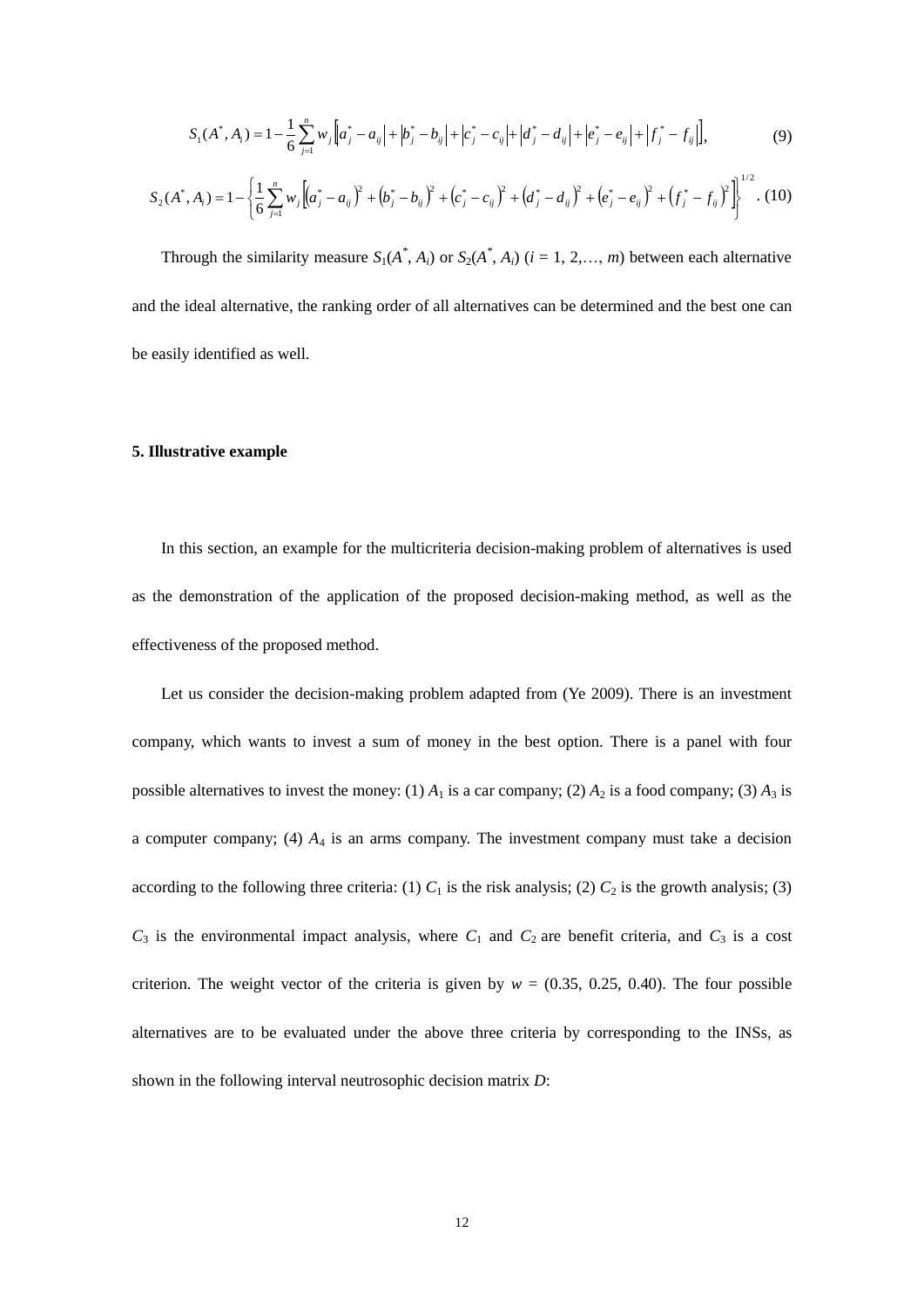|  |  | $[(0.4, 0.5], [0.2, 0.3], [0.3, 0.4])$ $([0.4, 0.6], [0.1, 0.3], [0.2, 0.4])$ $([0.7, 0.9], [0.2, 0.3], [0.4, 0.5])$                                                                                                                                                         |  |
|--|--|------------------------------------------------------------------------------------------------------------------------------------------------------------------------------------------------------------------------------------------------------------------------------|--|
|  |  |                                                                                                                                                                                                                                                                              |  |
|  |  | $D = \begin{bmatrix} ([0.6, 0.7], [0.1, 0.2], [0.2, 0.3]) & ([0.6, 0.7], [0.1, 0.2], [0.2, 0.3]) & ([0.3, 0.6], [0.3, 0.5], [0.8, 0.9]) \\ ([0.3, 0.6], [0.2, 0.3], [0.3, 0.4]) & ([0.5, 0.6], [0.2, 0.3], [0.3, 0.4]) & ([0.4, 0.5], [0.2, 0.4], [0.7, 0.9]) \end{bmatrix}$ |  |
|  |  | $\left. +\right. \left( [0.7, 0.8], [0.0, 0.1], [0.1, 0.2]) \quad ( [0.6, 0.7], [0.1, 0.2], [0.1, 0.3]) \quad ( [0.6, 0.7], [0.3, 0.4], [0.8, 0.9]) \right]$                                                                                                                 |  |

Then, we utilize the developed approach to obtain the most desirable alternative(s).

By using Eq. (9) we can obtain the following similarity measures of  $S_1^*(A^*, A_i)$  (*i* =1, 2, 3, 4):

$$
S_1^*(A^*, A_1) = 0.5025
$$
,  $S_1^*(A^*, A_2) = 0.6900$ ,  $S_1^*(A^*, A_3) = 0.5983$ , and  $S_1^*(A^*, A_4) = 0.6958$ .

Therefore, the ranking order of the four alternatives is  $A_4$ ,  $A_2$ ,  $A_3$ , and  $A_1$ . Obviously, amongst

them  $A_4$  is the best alternative.

Or by applying Eq. (10) we can give the similarity measures of  $S_2^*(A^*, A_i)$  (*i* =1, 2, 3, 4) as follows:

$$
S_2^*(A^*, A_1) = 0.4572
$$
,  $S_2^*(A^*, A_2) = 0.6455$ ,  $S_2^*(A^*, A_3) = 0.5599$ , and  $S_2^*(A^*, A_4) = 0.6200$ .

Thus, the ranking order of the four alternatives is  $A_2$ ,  $A_4$ ,  $A_3$ , and  $A_1$ , obviously, amongst them  $A_2$ is the best alternative.

#### **6. Conclusion**

In this paper, we defined the Hamming and Euclidean distances and proposed the similarity measures between INSs based on the relationship between similarity measures and distances. Then a multicriteria decision-making method has been established in interval neutrosophic setting by means of the similarity measure between each alternative and the ideal alternative. Through the similarity measures, the ranking order of all alternatives can be determined and the best alternative can be easily identified as well. Finally, an illustrative example illustrated the application of the developed approach. The proposed similarity measures between INSs are more suitable for real scientific and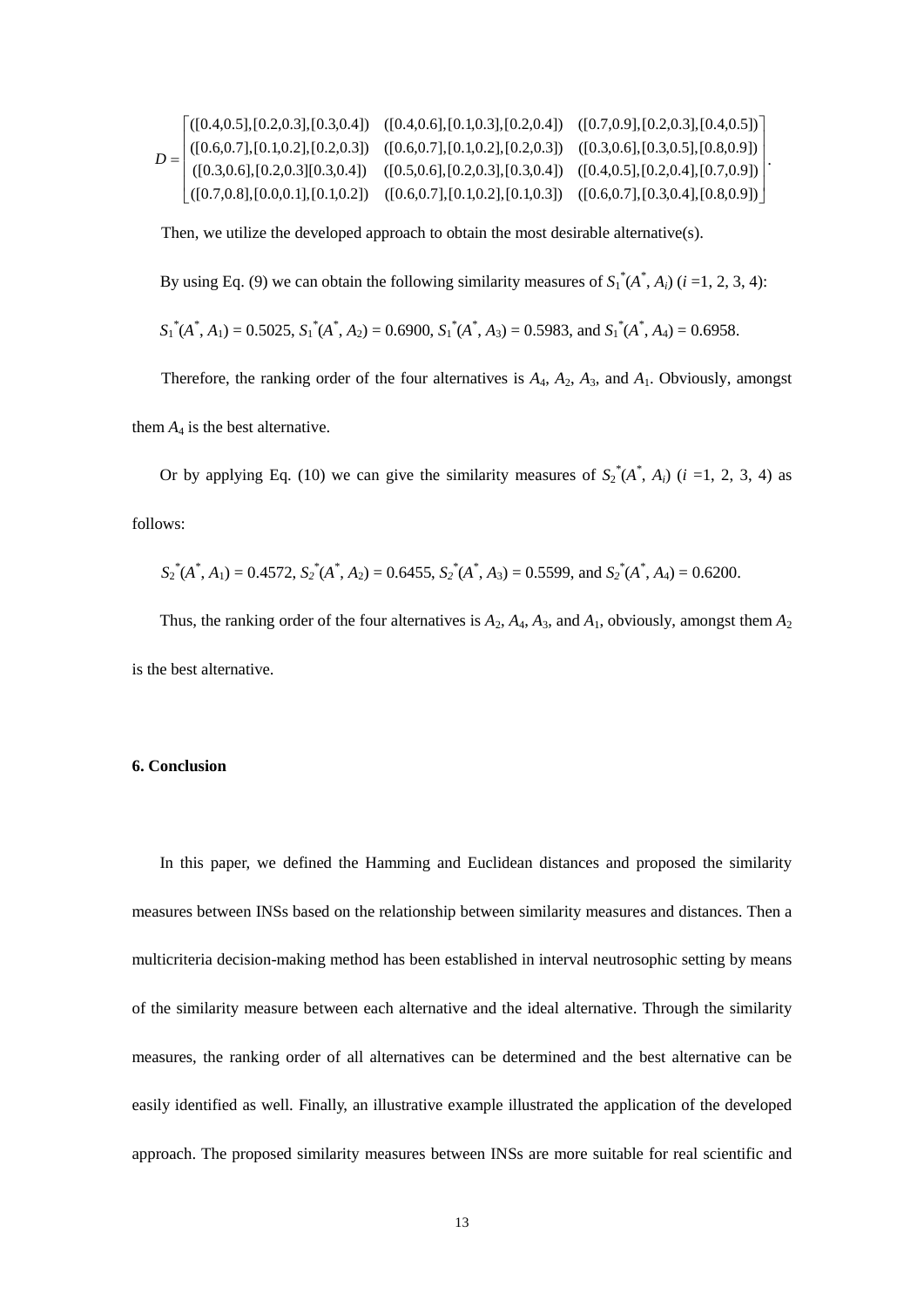engineering applications. Then the techniques proposed in this paper extend existing decision-making methods and can provide a useful way for decision-makers. In the future, we shall continue working in the application of the similarity measures between INSs to other domains.

#### **References**

Atanassov K, Gargov G (1989) Interval valued intuitionistic fuzzy sets. Fuzzy Sets and Systems 31: 343-349

Atanassov K (1986) Intuitionistic fuzzy sets. Fuzzy Sets and Systems 20: 87–96

- Cheng HD, Guo Y (2008) A new neutrosophic approach to image thresholding. New Mathematics and Natural Computation 4 (3): 291–308
- Guo Y, Cheng HD (2009) new neutrosophic approach to image segmentation. Pattern Recognition 42: 587-595
- Smarandache F (1999) A unifying field in logics*.* neutrosophy*:* Neutrosophic probability, set and logic, American Research Press, Rehoboth
- Smarandache F (2005) Neutrosophic set. A generalization of the intuitionistic fuzzy set. International Journal of Pure and Applied Mathematics 24: 287-297
- Turksen I (1986) Interval valued fuzzy sets based on normal forms. Fuzzy Sets and Systems 20: 191–210
- Wang H, Smarandache F, Zhang YQ, Sunderraman R (2005) Interval neutrosophic sets and Logic: Theory and Applications in Computing, Hexis, Phoenix, AZ
- Ye J (2009) Multicriteria fuzzy decision-making method based on a novel accuracy function under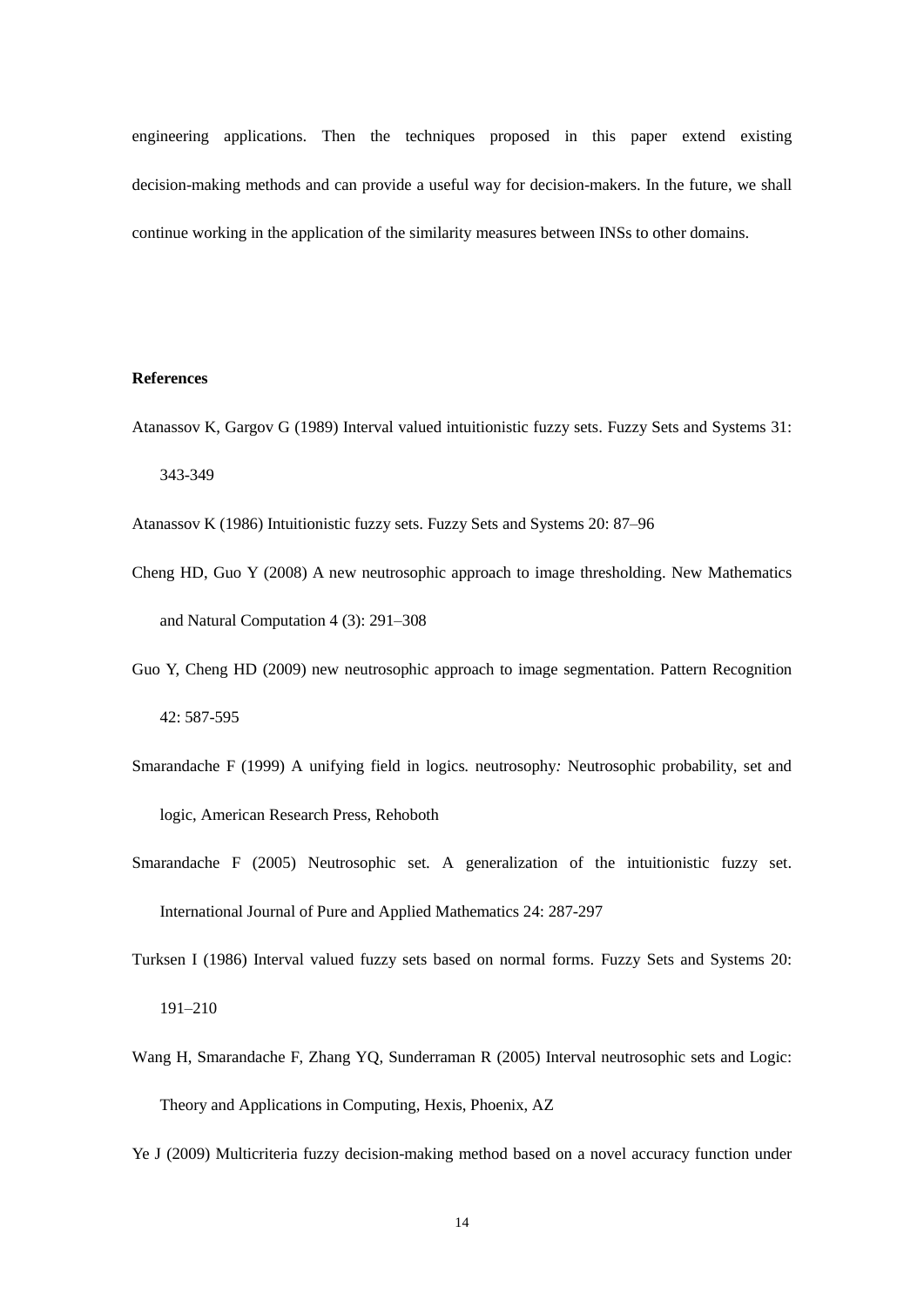interval-valued intuitionistic fuzzy environment. Expert Systems With Applications 36: 6899-6902

Zadeh LA (1965) Fuzzy Sets. Information and Control 8: 338-353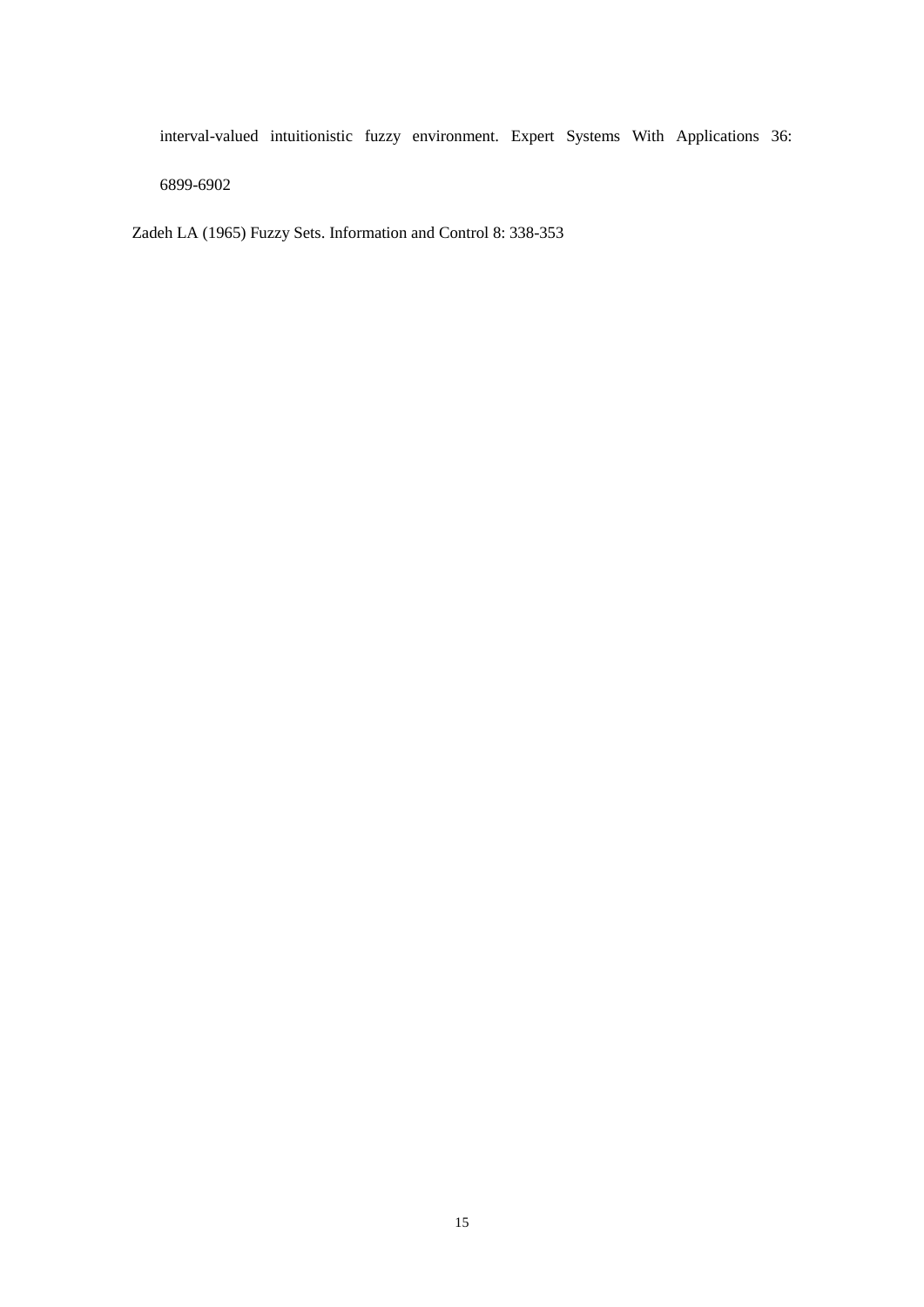

Fig. 1. Relationship of neutrosophic set and other sets